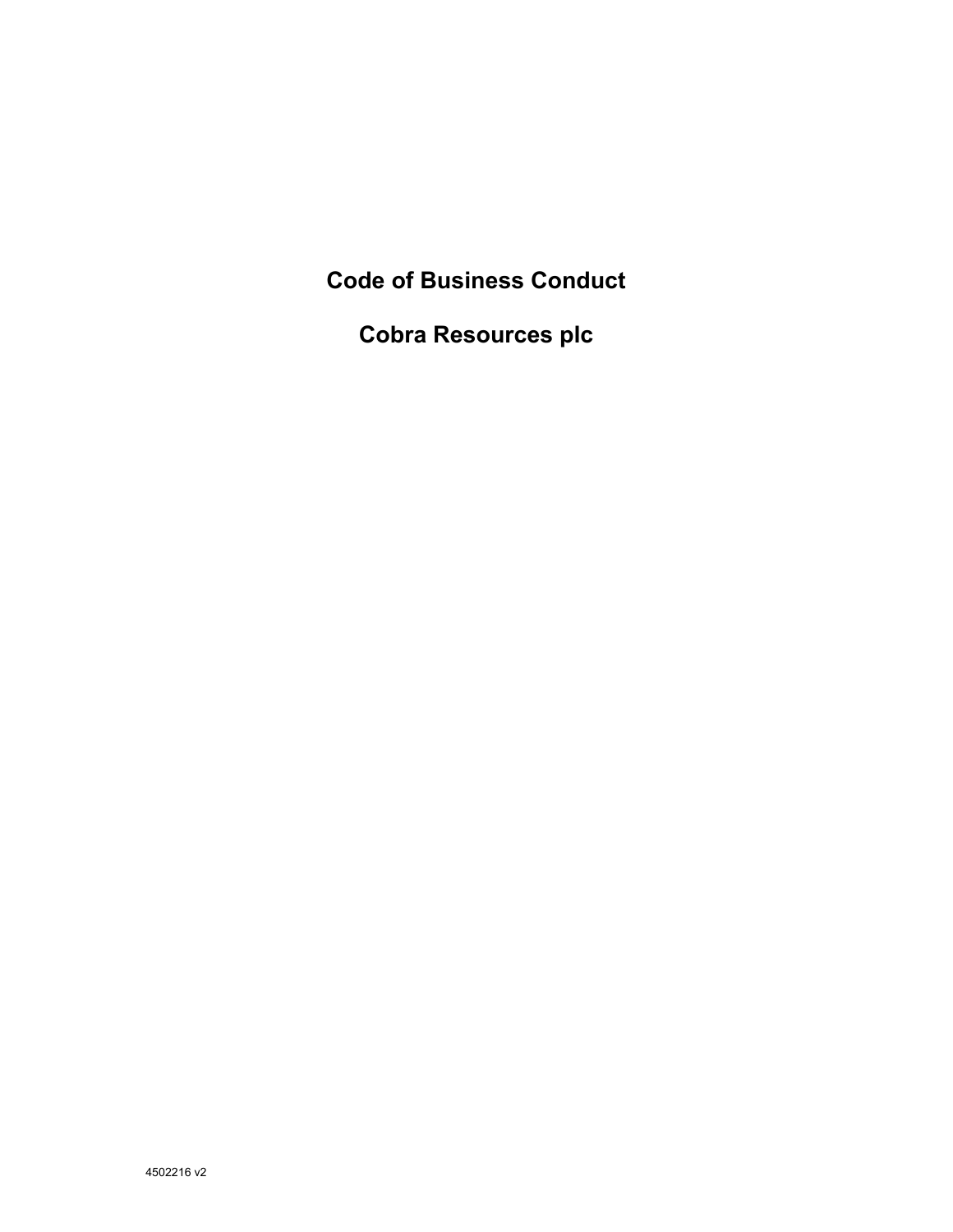#### 1. **INTRODUCTION**

- 1.1. A list of the definitions used in this Code can be found at Schedule 1.
- 1.2. The Board of the Company has adopted this Code in order to:
	- (a) the criminal offence of insider dealing contained in Part V of the CJA;
	- (b) promote honest and ethical conduct, including the ethical handling of actual or apparent conflicts of interest;
	- (c) promote full, fair, accurate, timely and understandable disclosure in reports and other public communications made by the Company;
	- (d) promote compliance with applicable governmental laws, rules and regulations;
	- (e) promote the protection of Company assets, including corporate opportunities and confidential information;
	- (f) promote fair dealing practices;
	- (g) deter wrongdoing; and
	- (h) ensure accountability for adherence to the Code.
- 1.3. All directors, officers and employees are required to be familiar with the Code, comply with its provisions and report any suspected violations as described below in Section 10, 'Reporting and Enforcement'.

## 2. **HONEST AND ETHICAL CONDUCT**

- 2.1. The Company's policy is to promote high standards of integrity by conducting its affairs honestly and ethically.
- 2.2. Each director, officer and employee must act with integrity and observe the highest ethical standards of business conduct in his or her dealings with the Company's customers, suppliers, partners, service providers, competitors, employees and anyone else with whom they have contact in the course of performing their job.

## 3. **CONFLICTS OF INTEREST**

- 3.1. A conflict of interest occurs when an individual's private interest (or the interest of a member of their family) interferes, or even appears to interfere, with the interests of the Company as a whole. A conflict of interest can arise when an employee, officer or director (or a member of their family) takes actions or has interests that may make it difficult to perform his or her work for the Company objectively and effectively. Conflicts of interest also arise when an employee, officer or director (or a member of their family) receives improper personal benefits as a result of their position in the Company.
- 3.2. Loans by the Company to, or guarantees by the Company of obligations of, employees or their family members are of special concern and could constitute improper personal benefits to the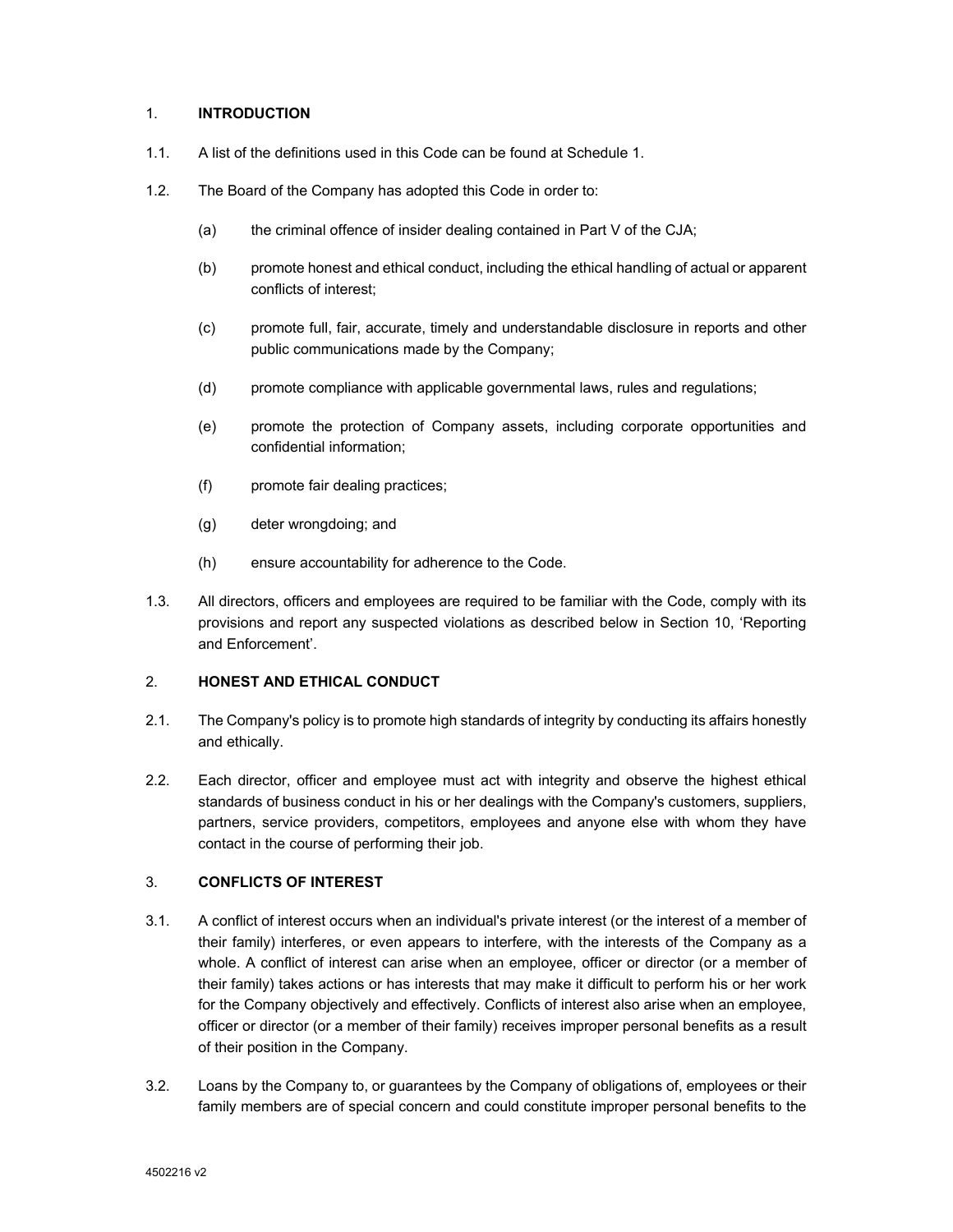recipients of such loans or guarantees, depending on the facts and circumstances. Loans by the Company to, or guarantees by the Company of obligations of, any director or their family members are expressly prohibited.

- 3.3. Whether or not a conflict of interest exists or will exist can be unclear. Conflicts of interest should be avoided unless specifically authorised as described in Section 3.4.
- 3.4. Persons other than directors and executive officers who have questions about a potential conflict of interest or who become aware of an actual or potential conflict should discuss the matter with, and seek a determination and prior authorisation or approval from the Compliance Officer. They must also provide the Compliance Officer with a written description of the activity and seeking the Compliance Officer's written approval. If the Compliance Officer is himself involved in the potential or actual conflict, the matter should instead be discussed directly with the Chairman of the Board.

Directors and executive officers must seek determinations and prior authorisations or approvals of potential conflicts of interest exclusively from the Audit Committee.

## 4. **COMPLIANCE**

- 4.1. Employees, officers and directors should comply, both in letter and spirit, with all applicable laws, rules and regulations in the cities, states and countries in which the Company operates.
- 4.2. Although not all employees, officers and directors are expected to know the details of all applicable laws, rules and regulations, it is important to know enough to determine when to seek advice from appropriate personnel. Questions about compliance should be addressed to the Compliance Officer.
- 4.3. No director, officer or employee may purchase or sell any Company securities while in possession of material non-public information regarding the Company, nor may any director, officer or employee purchase or sell another company's securities while in possession of material non-public information regarding that company. It is against Company policies and illegal for any director, officer or employee to use material non-public information regarding the Company or any other company to:
	- (a) obtain profit for themselves; or
	- (b) directly or indirectly "tip" others who might make an investment decision on the basis of that information.

## 5. **DISCLOSURE**

5.1. Each director, officer and employee who contributes in any way to the preparation or verification of the Company's financial statements and other financial information must ensure that the Company's books, records and accounts are accurately maintained. Each director, officer and employee must cooperate fully with the Company's accounting and internal audit departments, as well as the Company's independent public accountants and counsel.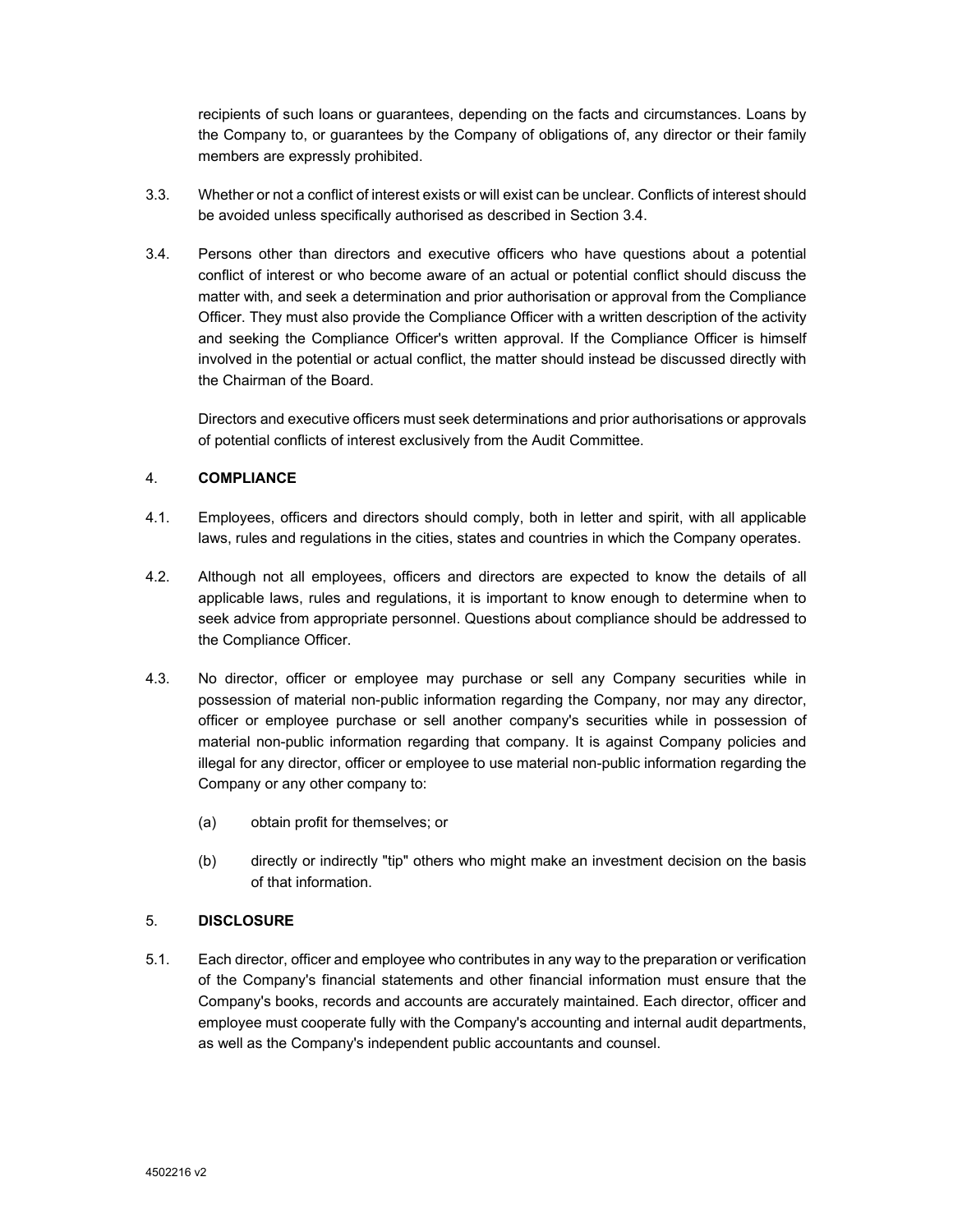5.2. Each director, officer and employee who is involved in the Company's disclosure process must be familiar with and comply with the Company's disclosure controls and procedures and its internal control over financial reporting.

## 6. **PROTECTION AND PROPER USE OF COMPANY ASSETS**

- 6.1. All directors, officers and employees should protect the Company's assets and ensure their efficient use. Theft, carelessness and waste have a direct impact on the Company's profitability and are prohibited.
- 6.2. All Company assets should be used only for legitimate business purposes. Any suspected incident of fraud or theft should be reported for investigation immediately.
- 6.3. The obligation to protect Company assets includes the Company's proprietary information. Proprietary information includes intellectual property such as trade secrets, patents, trademarks, and copyrights, as well as business and marketing plans, engineering and manufacturing ideas, designs, databases, records and any non-public financial data or reports. Unauthorised use or distribution of this information is prohibited and could also be illegal and result in civil or criminal penalties.

# 7. **CORPORATE OPPORTUNITIES**

All directors, officers and employees owe a duty to the Company to advance its interests when the opportunity arises. Directors, officers and employees are prohibited from taking for themselves personally (or for the benefit of friends or family members) opportunities that are discovered through the use of Company assets, property, information or position. Directors, officers and employees may not use Company assets, property, information or position for personal gain (including gain of friends or family members). In addition, no director, officer or employee may compete with the Company.

## 8. **CONFIDENTIALITY**

Directors, officers and employees should maintain the confidentiality of information entrusted to them by the Company or by its customers, suppliers or partners, except when disclosure is expressly authorised or is required or permitted by law. Confidential information includes all non-public information (regardless of its source) that might be of use to the Company's competitors or harmful to the Company or its customers, suppliers or partners if disclosed.

## 9. **FAIR DEALING**

Each director, officer and employee must deal fairly with the Company's customers, suppliers, partners, service providers, competitors, employees and anyone else with whom he or she has contact in the course of performing his or her job. No director, officer or employee may take unfair advantage of anyone through manipulation, concealment, abuse or privileged information, misrepresentation of facts or any other unfair dealing practice.

## 10. **REPORTING AND ENFORCEMENT**

10.1. Reporting and investigation of violations.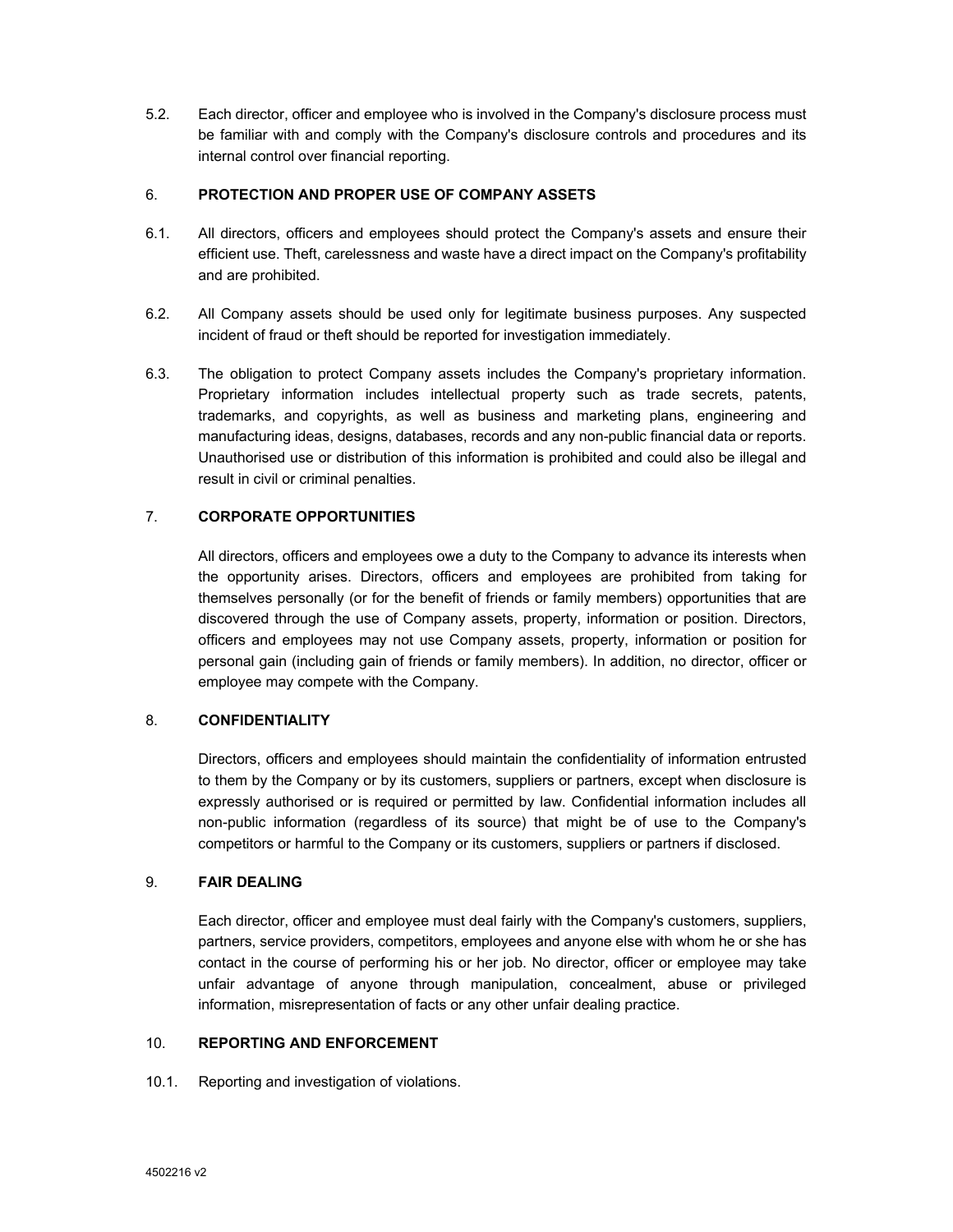- (a) Actions prohibited by this Code involving directors or executive officers must be reported to the Audit Committee.
- (b) Actions prohibited by this Code involving anyone other than a director or executive officer must be reported to the Compliance Officer.
- (c) After receiving a report of an alleged prohibited action, the Audit Committee or the Compliance Officer must promptly take all appropriate actions necessary to investigate.
- (d) All directors, officers and employees are expected to cooperate in any internal investigation of misconduct.
- 10.2. Enforcement.
	- (a) The Company must ensure prompt and consistent action against violations of this Code.
	- (b) If, after investigating a report of an alleged prohibited action by a director or executive officer, the Audit Committee determines that a violation of this Code has occurred, the Audit Committee will report such determination to the Board.
	- (c) If, after investigating a report of an alleged prohibited action by any other person, the Compliance Officer determines that a violation of this Code has occurred, the Compliance Officer will report such determination to the Chairman.
	- (d) Upon receipt of a determination that there has been a violation of this Code, the Board will take such preventative or disciplinary action as it deems appropriate, including, but not limited to, reassignment, demotion, dismissal and, in the event of criminal conduct or other serious violations of the law, notification of appropriate governmental authorities.
- 10.3. Each of the Board (in the case of a violation by a director or executive officer) and the Compliance Officer (in the case of a violation by any other person) may, in its discretion, waive any violation of this Code.
- 10.4. Prohibition on Retaliation.

The Company does not tolerate acts of retaliation against any director, officer or employee who makes a good faith report of known or suspected acts of misconduct or other violations of this Code.

| <b>CODE OWNER</b>     | The Company owns this Code                |
|-----------------------|-------------------------------------------|
| APPROVAL              | This Code has been approved by the Board  |
| <b>IMPLEMENTATION</b> | The Compliance Officer is responsible for |
|                       | ensuring that the Company's governance    |
|                       | structures and procedures are adequate to |
|                       | meet the requirements of this Code        |
| DATE APPROVED         | November 2018                             |
| EFFECTIVE DATE        | November 2018                             |

#### **To be signed and returned to the Compliance Officer.**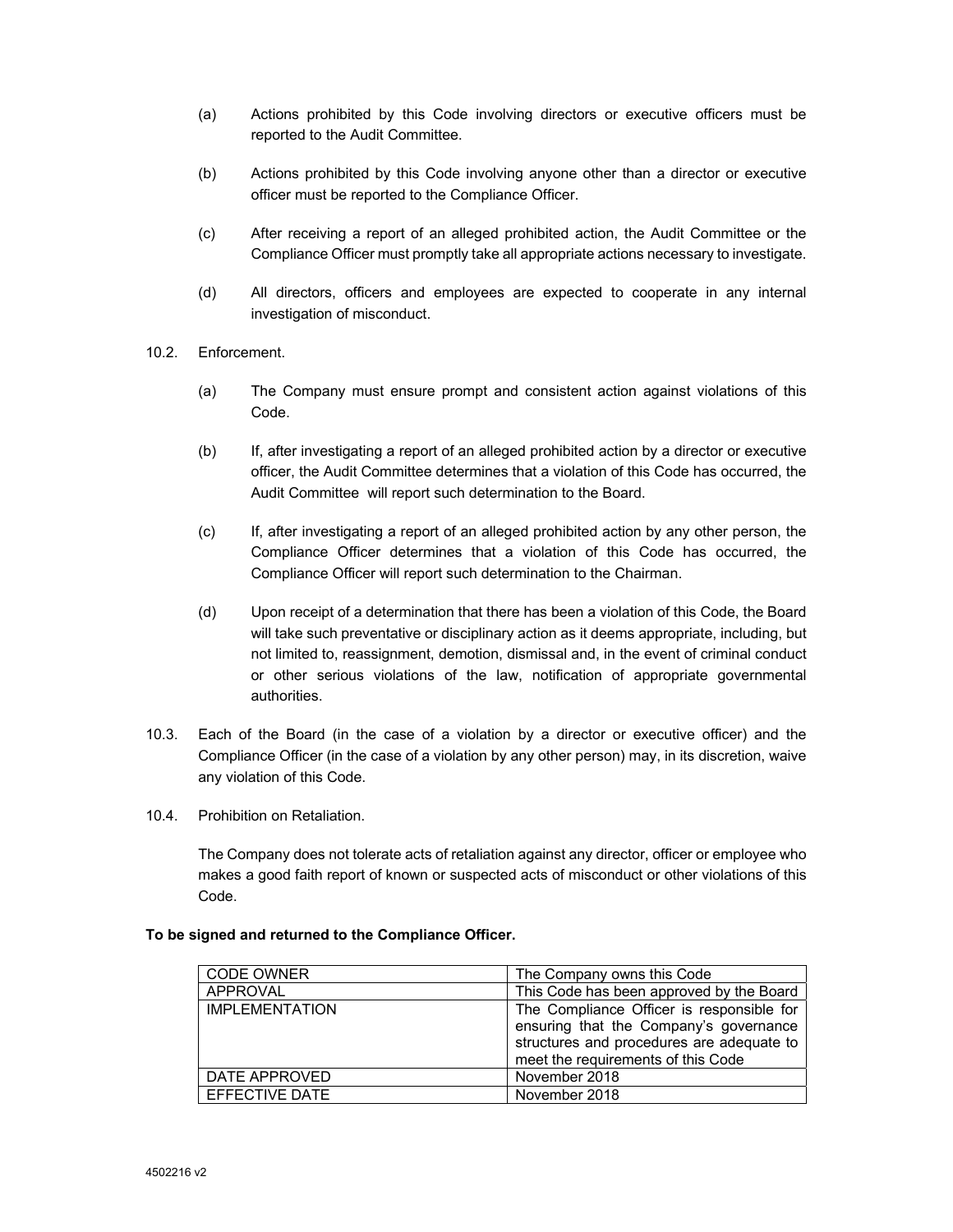## **Acknowledgment of Code of Business Conduct – Cobra Resources plc**

I, \_\_\_\_\_\_\_\_\_\_\_\_\_\_\_\_\_\_\_\_\_\_, acknowledge that I have received and read a copy of the Cobra Resources plc Code of Business Conduct. I understand the contents of the Code of Business Conduct and I agree to comply with the policies and procedures set out in the Code of Business Conduct.

I understand that I should approach the Compliance Officer if I have any questions about the Code of Business Conduct generally or any questions about reporting a suspected conflict of interest or other violation of the Code of Business Conduct.

 $\mathcal{L}_\text{max}$  , where  $\mathcal{L}_\text{max}$  and  $\mathcal{L}_\text{max}$ [NAME]

\_\_\_\_\_\_\_\_\_\_\_\_\_\_\_\_\_\_\_\_\_\_\_\_ [PRINTED NAME]

 $\mathcal{L}_\text{max}$  , where  $\mathcal{L}_\text{max}$  and  $\mathcal{L}_\text{max}$ [DATE]